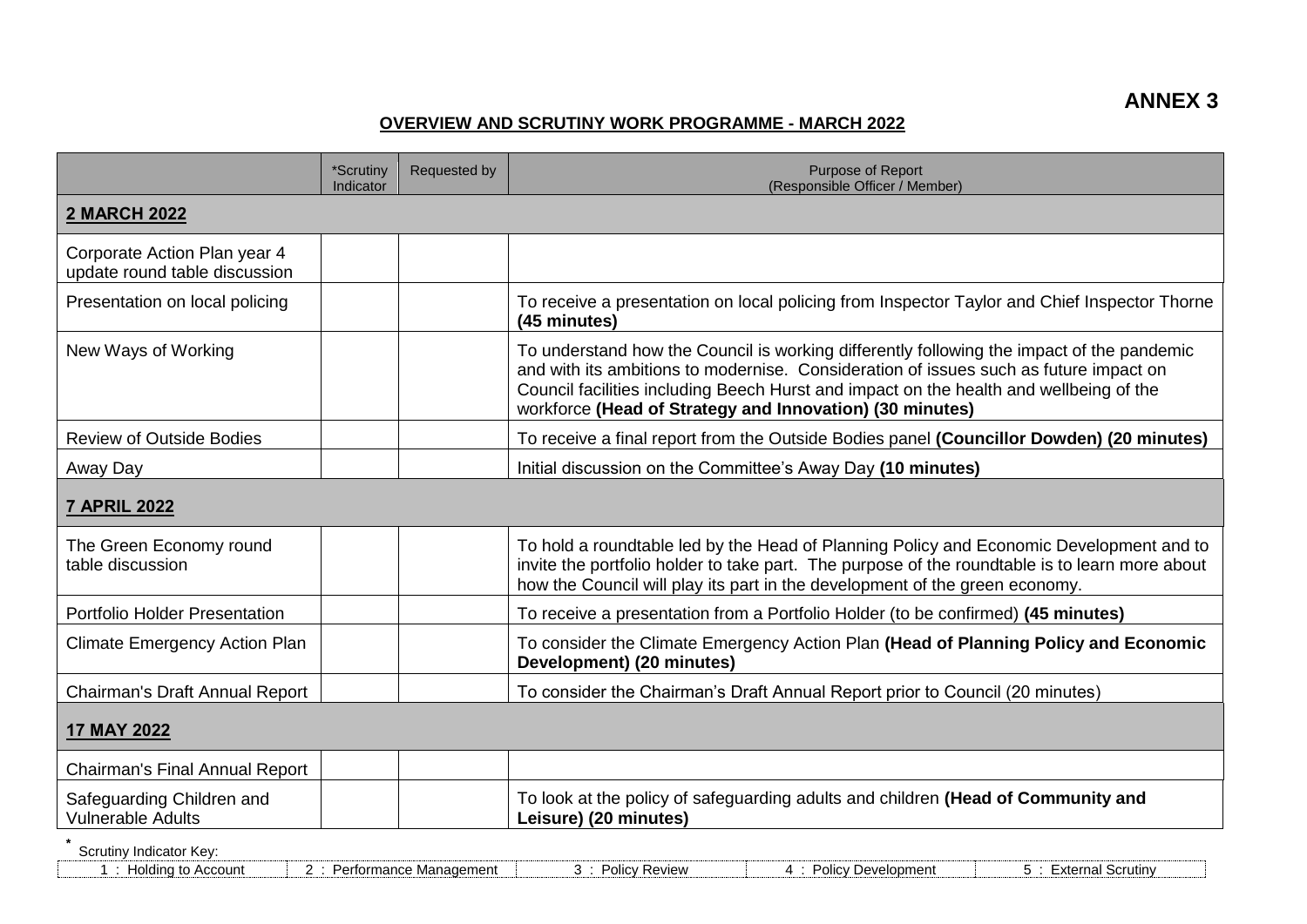|                                                                                 | *Scrutiny<br>Indicator | Requested by | <b>Purpose of Report</b><br>(Responsible Officer / Member)                                                                                               |  |  |
|---------------------------------------------------------------------------------|------------------------|--------------|----------------------------------------------------------------------------------------------------------------------------------------------------------|--|--|
| <b>29 JUNE 2022</b>                                                             |                        |              |                                                                                                                                                          |  |  |
| <b>Risk Management</b>                                                          |                        |              | To consider the Corporate Risk Register (Principal Auditor) (20 minutes)                                                                                 |  |  |
| <b>10 AUGUST 2022</b>                                                           |                        |              |                                                                                                                                                          |  |  |
| Corporate Action Plan Annual<br>Review                                          |                        |              | A presentation by The Leader on the Corporate Action Plan (30 minutes)                                                                                   |  |  |
| <b>Portfolio Holder Presentation</b>                                            |                        |              | To receive a presentation from a Portfolio Holder (to be confirmed) (45 minutes)                                                                         |  |  |
| 21 SEPTEMBER 2022                                                               |                        |              |                                                                                                                                                          |  |  |
| <b>Budget Panel Report draft</b><br><b>Budget and Draft Fees and</b><br>Charges |                        |              | To consider the Budget Panel's report on the draft budget and draft fees and charges<br>(Councillor Matthews, Lead Member) (20 minutes)                  |  |  |
| <b>Annual Audit Report</b>                                                      |                        |              | To consider the annual audit report (Councillor Borg Neal, Lead Member) (20 minutes)                                                                     |  |  |
| Work of the Community Safety<br><b>Management Group</b>                         |                        |              | To be updated on the work of the Community Safety Management Group (Community<br>Development Manager) (30 minutes)                                       |  |  |
| Complaints                                                                      |                        |              | To receive the Annual Complaints Review report (Communications Manager) (30<br>minutes)                                                                  |  |  |
| <b>2 NOVEMBER 2022</b>                                                          |                        |              |                                                                                                                                                          |  |  |
| <b>Authority's Monitory Report</b>                                              |                        |              | To consider the findings from this year's annual Authority's Monitoring Report 2021/22<br>(Head of Planning Policy and Economic Development (20 minutes) |  |  |
| <b>14 DECEMBER 2022</b>                                                         |                        |              |                                                                                                                                                          |  |  |